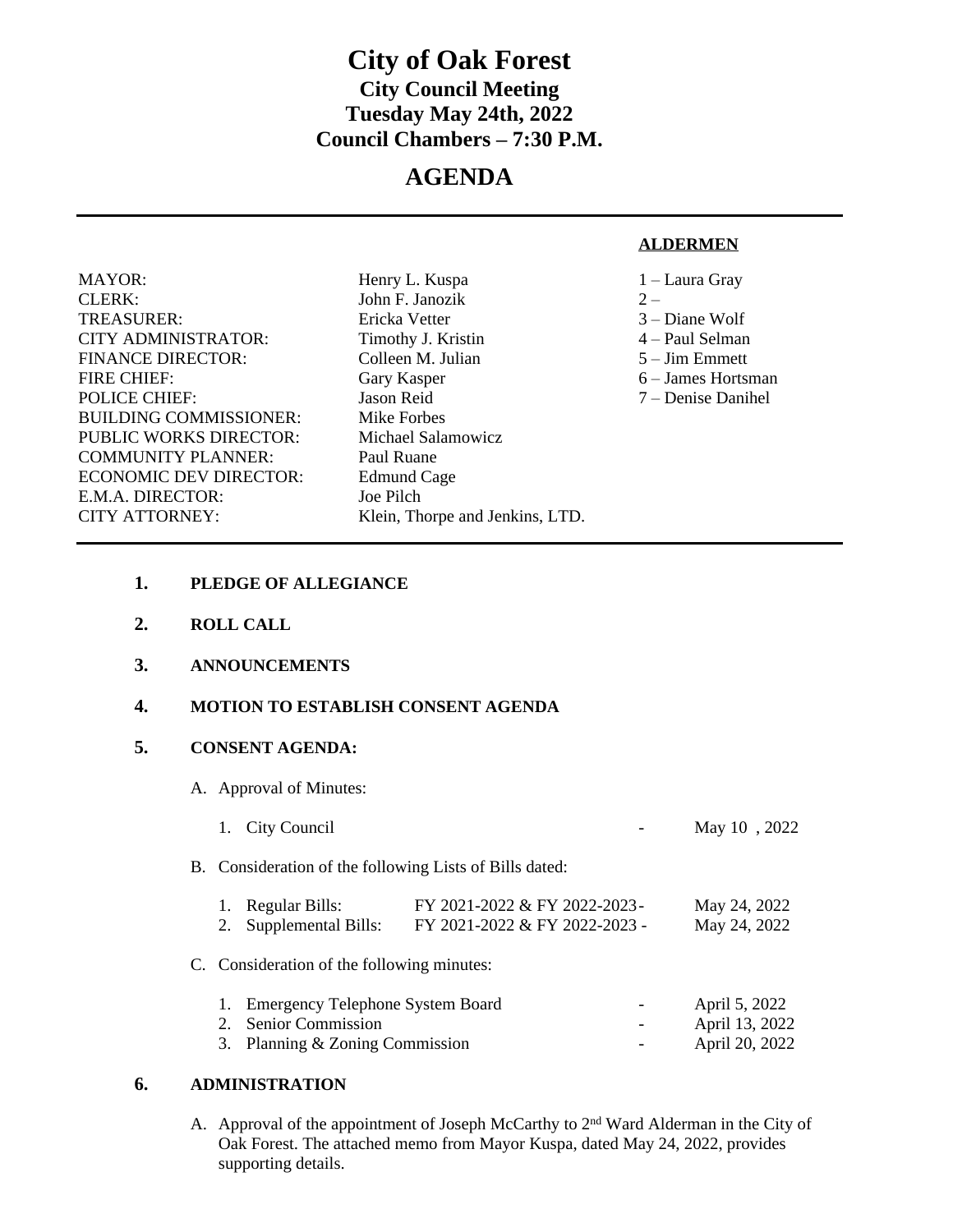- B. Approval of Agreement No. 2022-05-0309A for the extension of the existing agreement between the City of Oak Forest and Homewood Disposal Services. The attached memo from City Administrator Kristin, dated May 24, 2022, provides supporting details.
- C. Approval of Ordinance 2022-05-0911O authorizing an increase in Class C Liquor License for Grey's Social, 5420 W. 159<sup>th</sup> Street. The attached memo from Mayor Kuspa, dated May 24, 2022, provides supporting details.

## **7. ECONOMIC AND COMMUNITY DEVELOPMENT**

- A. Approval of Ordinance No. 2022-05-0905O authorizing a Redevelopment Agreement for the sale of City property at 15644 Cicero Avenue, 4820 157th Street and 15659 Lamon Avenue to Deshe at 157th LLC. for the proposed amount of \$250,000.00, said Agreement setting forth terms for the redevelopment of the property as a mixed use residential townhome and apartment development, with prospective limited commercial space adjacent to Cicero Avenue. The attached memo dated May 24, 2022 from Economic and Community Development Director Cage and Planner Ruane provides supporting details.
- B. Approval of Ordinance No. 2022-05-0906O authorizing a Special Use Permit to allow a Planned Development Final Plan for a mixed-use development including 75 multi-family units and 15 row-homes at 15644 Cicero Avenue, 15659 Lamon Avenue, 4820 157th Street, and 4816 157th Street. The attached memo dated May 24, 2022 from Economic and Community Development Director Cage and Planner Ruane provides supporting details.
- C. Approval of Ordinance No. 2022-05-0907O authorizing a Special Use Permit to allow an outdoor beer garden / eating patio at  $5420 \text{ W}$ . 159<sup>th</sup> Street. The attached memo dated May 24, 2022 from Economic and Community Development Director Cage and Planner Ruane provides supporting details.
- D. Approval of Ordinance No. 2022-05-0908O authorizing a Special Use Permit to allow an automotive mechanical and electrical repair and maintenance shop at 16430-16436 S. Kilbourn Avenue. The attached memo dated May 24, 2022 from Economic and Community Development Director Cage and Planner Ruane provides supporting details.
- E. Approval of Ordinance No. 2022-05-0909O authorizing a Text Amendment to allow a psychic readings in the C1 Local Commercial District and C2 General Service Commercial District. The attached memo dated May 24, 2022 from Economic and Community Development Director Cage and Planner Ruane provides supporting details.
- F. Approval of Ordinance No. 2022-05-0910O authorizing a Special Use Permit to allow psychic reading establishment at 5251 W. 147th Street. The attached memo dated May 24, 2022 from Economic and Community Development Director Cage and Planner Ruane with supporting details.
- **8. EXECUTIVE SESSION:** The purpose is to discuss the purchase or lease of real property for use by the City of Oak Forest, including meetings held for the purpose of discussing whether a particular parcel should be acquired, and to discuss the setting of a price for the sale or lease of real estate owned by the City of Oak Forest.
	- G. Approval of Resolution 2022-05-0425R approving and authorizing the execution of letter of intent (Parang Patel), 15900 S. Cicero Avenue, Oak Forest, Illinois. The attached memo from Economic and Community Development Director Cage, dated May 24, 2022 provides supporting details.